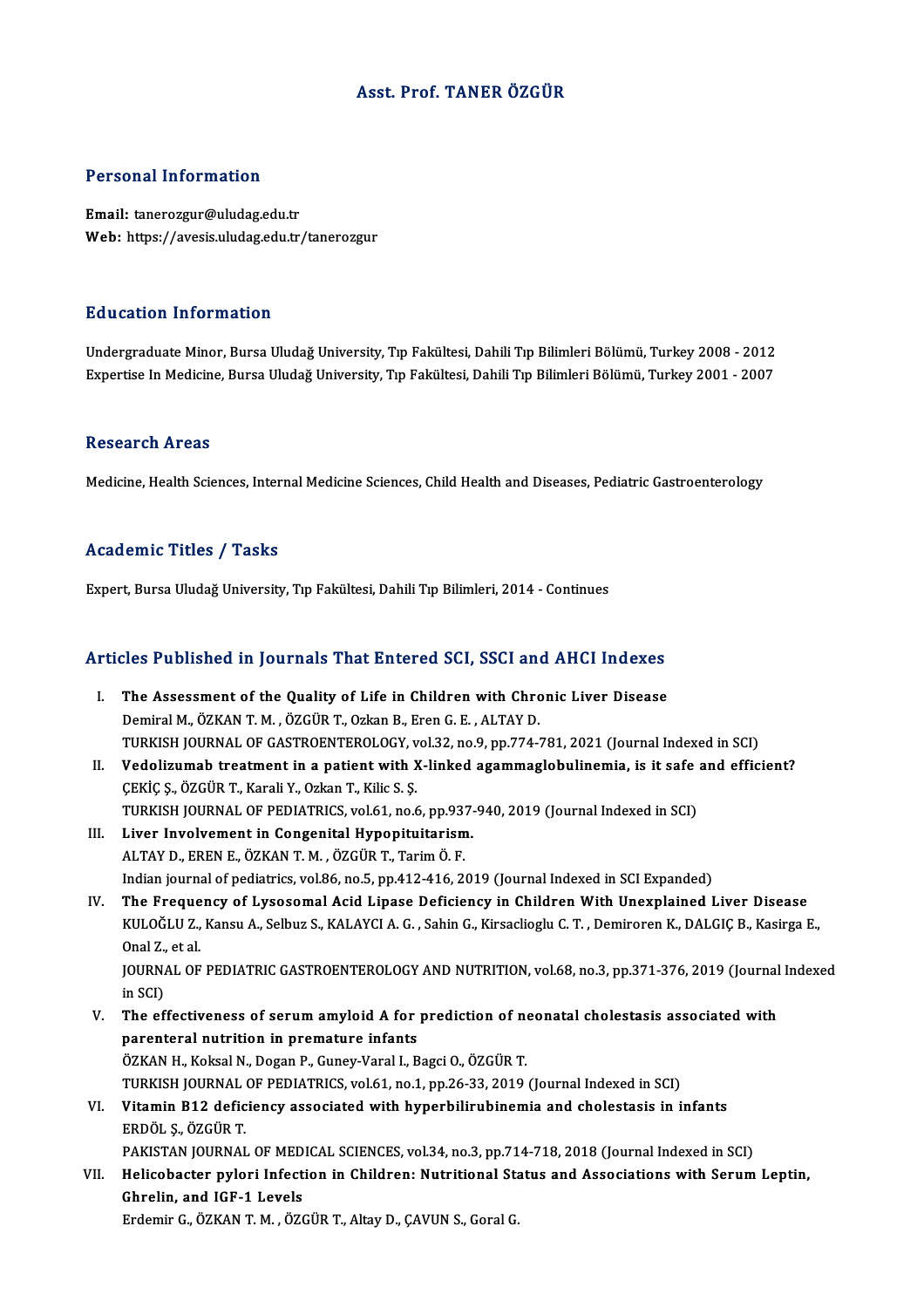HELICOBACTER, vol.21, no.4, pp.317-324, 2016 (Journal Indexed in SCI)<br>The diagnostic volve of endosconic neurous band imaging in beli

- HELICOBACTER, vol.21, no.4, pp.317-324, 2016 (Journal Indexed in SCI)<br>VIII. The diagnostic value of endoscopic narrow band imaging in helicobacter pylori gastritis in children<br>ÖZCÜP T. ÖZKAN T.M., Erdemir G. ÖZAKIN G. VERG HELICOBACTER, vol.21, no.4, pp.317-324, 2016 (Journal<br>The diagnostic value of endoscopic narrow band i<br>ÖZGÜR T., ÖZKAN T. M. , Erdemir G., ÖZAKIN C., YERCİ Ö.<br>TURKISH JOURNAL OF CASTROENTEROLOCY, vol.26, no. The diagnostic value of endoscopic narrow band imaging in helicobacter pylori gastritis in<br>ÖZGÜR T., ÖZKAN T. M. , Erdemir G., ÖZAKIN C., YERCİ Ö.<br>TURKISH JOURNAL OF GASTROENTEROLOGY, vol.26, no.2, pp.112-116, 2015 (Journa ÖZGÜR T., ÖZKAN T. M. , Erdemir G., ÖZAKIN C., YERCİ Ö.<br>TURKISH JOURNAL OF GASTROENTEROLOGY, vol.26, no.2, pp.112-116, 2015 (Journal Indexed in SCI)<br>IX. Mannose-Binding Lectin Gene Polymorphism and Chronic Hepatitis B Infe
- TURKISH JOURNAL OF GASTROENTEROLOGY, vol.26, no.2, pp.112-116, 2015 (Journal Indexed in SCI)<br>Mannose-Binding Lectin Gene Polymorphism and Chronic Hepatitis B Infection in Childrer<br>Erdemir G., ÖZKAN T. M. , ÖZGÜR T., BUDAK Mannose-Binding Lectin Gene Polymorphism and Chronic Hepatitis B Infection in Chi<br>Erdemir G., ÖZKAN T. M. , ÖZGÜR T., BUDAK F., Kilic S. Ş. , ONAY H.<br>SAUDI JOURNAL OF GASTROENTEROLOGY, vol.21, no.2, pp.84-89, 2015 (Journal SAUDI JOURNAL OF GASTROENTEROLOGY, vol.21, no.2, pp.84-89, 2015 (Journal Indexed in SCI)
- X. RSV frequency in children below 2 years hospitalized for lower respiratory tract infections<br>Hacimustafaoglu M. K., CELEBİ S., Bozdemir S. E., ÖZGÜR T., Ozcan I., Guray A., Cakir D. RSV frequency in children below 2 years hospitalized for lower respiratory tract<br>Hacimustafaoglu M. K., ÇELEBİ S., Bozdemir S. E., ÖZGÜR T., Ozcan I., Guray A., Cakir D.<br>TURKISH JOURNAL OF PEDIATRICS, vol.55, no.2, pp.130-Hacimustafaoglu M. K., ÇELEBİ S., Bozdemir S. E., ÖZGÜR T., Ozcan I., Guray<br>TURKISH JOURNAL OF PEDIATRICS, vol.55, no.2, pp.130-139, 2013 (Journa<br>XI. Pediatric Gaucher experience in South Marmara region of Turkey<br>Frdemir C
- TURKISH JOURNAL OF PEDIATRICS, vol.55, no.2, pp.1<br>Pediatric Gaucher experience in South Marmar<br>Erdemir G., Ozkan T., ÖZGÜR T., YAZICI Z., Ozdemir O.<br>TURKISH JOURNAL OF GASTROENTEROLOGY .vel 22. Pediatric Gaucher experience in South Marmara region of Turkey<br>Erdemir G., Ozkan T., ÖZGÜR T., YAZICI Z., Ozdemir O.<br>TURKISH JOURNAL OF GASTROENTEROLOGY, vol.22, no.5, pp.500-504, 2011 (Journal Indexed in SCI) Erdemir G., Ozkan T., ÖZGÜR T., YAZICI Z., Ozdemir O.<br>TURKISH JOURNAL OF GASTROENTEROLOGY, vol.22, no.5, pp.500-504, 2011 (Journal Indexed in SCI)<br>XII. Evaluation of the patients with congenital hypothyroidism: Effect
- TURKISH JOURNAL OF GASTROENTEROLOGY, vol.22, no.5, pp.500-504, 2011 (Journal Indexed in S<br>Evaluation of the patients with congenital hypothyroidism: Effect of the national scree<br>Konjenital Hipotiroidili Olgularin Değerlend Evaluation of the patients with congenital hypothyroidism: Eff<br>Konjenital Hipotiroidili Olgularin Değerlendirilmesi: Ulusal Ta<br>EREN E., SAĞLAM H., Zengin A., Gül Y., ÇAKIR E. U. , ÖZGÜR T., Tarim O.<br>Cungel Pediatri vel 9, Konjenital Hipotiroidili Olgularin Değerlendirilmesi: Ulusal Tarama Programinin Etkisi<br>EREN E., SAĞLAM H., Zengin A., Gül Y., ÇAKIR E. U. , ÖZGÜR T., Tarim O.<br>Guncel Pediatri, vol.9, no.1, pp.28-33, 2011 (Journal Indexed i EREN E., SAĞLAM H., Zengin A., Gül Y., ÇAKIR E. U. , ÖZGÜR T., Tarim O.<br>Guncel Pediatri, vol.9, no.1, pp.28-33, 2011 (Journal Indexed in SCI Expanded)<br>XIII. Comparison of the efficacy of serum amyloid A, C-reactive protein
- Guncel Pediatri, vol.9, no.1, pp.28-33, 2011 (Journal Indexed in SCI Expanded)<br>Comparison of the efficacy of serum amyloid A, C-reactive protein, and pi<br>diagnosis and follow-up of necrotizing enterocolitis in premature inf diagnosis and follow-up of necrotizing enterocolitis in premature infants<br>Cetinkaya M., Ozkan H., Koksal N., Akaci O., ÖZGÜR T. diagnosis and follow-up of necrotizing enterocolitis in premature infants<br>Cetinkaya M., Ozkan H., Koksal N., Akaci O., ÖZGÜR T.<br>JOURNAL OF PEDIATRIC SURGERY, vol.46, no.8, pp.1482-1489, 2011 (Journal Indexed in SCI)<br>The ef
- XIV. The efficacy of alendronate in children with secondary osteoporosis Sekonder osteoporozlu JOURNAL OF PEDIATRIC SURGERY, vol.46, no.8, p<br>The efficacy of alendronate in children with<br>cocuklarda alendronat tedavisinin etkinliği<br>SAČLAM H. EREN E. Cokir E. D. B. Ögboyaci E. Ö The efficacy of alendronate in children with secondary osteoporosis S<br>çocuklarda alendronat tedavisinin etkinliği<br>SAĞLAM H., EREN E., Çakir E. D. P. , Özboyaci E., Özboyaci A., ÖZGÜR T., Tarim Ö.<br>Cuncel Bediatri vel 8. no. çocuklarda alendronat tedavisinin etkinliği<br>SAĞLAM H., EREN E., Çakir E. D. P. , Özboyaci E., Özboyaci A., ÖZGÜR T., Tarim Ö<br>Guncel Pediatri, vol.8, no.3, pp.86-89, 2010 (Journal Indexed in SCI Expanded)<br>The efficesy of se SAĞLAM H., EREN E., Çakir E. D. P. , Özboyaci E., Özboyaci A., ÖZGÜR T., Tarim Ö.<br>Guncel Pediatri, vol.8, no.3, pp.86-89, 2010 (Journal Indexed in SCI Expanded)<br>XV. The efficacy of serial serum amyloid A measurements f
- Guncel Pediatri, vol.8, no.3, pp.86-89, 2010 (Journal Indexed in SCI Expanded)<br>The efficacy of serial serum amyloid A measurements for diagnosis a<br>enterocolitis in premature infants<br>Cetinkaya M., ÖZKAN H., Koksal N., Akaci The efficacy of serial serum amyloid A measure<br>enterocolitis in premature infants<br>Cetinkaya M., ÖZKAN H., Koksal N., Akaci O., ÖZGÜR T.<br>PEDIATRIC SURCERY INTERMATIONAL, val 26. no.9. x enterocolitis in premature infants<br>Cetinkaya M., ÖZKAN H., Koksal N., Akaci O., ÖZGÜR T.<br>PEDIATRIC SURGERY INTERNATIONAL, vol.26, no.8, pp.835-841, 2010 (Journal Indexed in SCI)<br>De Liver II, 12 Levels Predict Sustained Bes
	-

- XVI. Do Liver IL-12 Levels Predict Sustained Response to IFN-alpha Therapy in Children with Chronic PEDIATRIC SU<br>Do Liver IL-<br>Hepatitis B?<br>ÖZKAN T M Hepatitis B?<br>ÖZKAN T. M. , BUDAK F., Erdemir G., ÖZGÜR T., Aker S.<br>JOURNAL OF INTERFERON AND CYTOKINE RESEARCH, vol.30, no.6, pp.433-438, 2010 (Journal Indexed in SCI)<br>Neenstal autsemes of premature infants bern te pressle
	- ÖZKAN T.M., BUDAK F., Erdemir G., ÖZGÜR T., Aker S.

- ÖZKAN T. M., BUDAK F., Erdemir G., ÖZGÜR T., Aker S.<br>JOURNAL OF INTERFERON AND CYTOKINE RESEARCH, vol.30, no.6, pp.433-438, 2<br>XVII. Neonatal outcomes of premature infants born to preeclamptic mothers JOURNAL OF INTERFERON AND CYTOKINE RESEARON<br>Neonatal outcomes of premature infants born<br>Cetinkaya M., Ozkan H., Koksal N., Karali Z., ÖZGÜR T.<br>JOUPNAL OE MATEPNAL EETAL & NEONATAL MEDI XVII. Neonatal outcomes of premature infants born to preeclamptic mothers<br>Cetinkaya M., Ozkan H., Koksal N., Karali Z., ÖZGÜR T.<br>JOURNAL OF MATERNAL-FETAL & NEONATAL MEDICINE, vol.23, no.5, pp.425-430, 2010 (Journal Indexe Cetinkaya M., Ozkan H., Koksal N., Karali Z., ÖZGÜR T.<br>JOURNAL OF MATERNAL-FETAL & NEONATAL MEDICINE, vol.23, no.5, pp.425-430, 2010 (Journal Indexed in<br>XVIII. Factors influencing glycemic control in children with type 1 d
- glisemik kontrolü etkileyen faktörler<br>Çakir S., SAĞLAM H., ÖZGÜR T., EREN E., Tarim Ö. Factors influencing glycemic control in chil<br>glisemik kontrolü etkileyen faktörler<br>Çakir S., SAĞLAM H., ÖZGÜR T., EREN E., Tarim Ö.<br>Cuncel Bediatri vel 9 no 1 nn 7 19 2010 (Journ)

Guncel Pediatri, vol.8, no.1, pp.7-19, 2010 (Journal Indexed in SCI Expanded)

## Articles Published in Other Journals

- rticles Published in Other Journals<br>I. Multichannel Intraluminal Impedance and pH Monitoring are Complementary Methods in the<br>Diagnosis of Castrossephagoal Beflux Diagase in Children Multichannel Intraluminal Impedance and pH Monitoring a<br>Diagnosis of Gastroesophageal Reflux Disease in Children<br>ALTAV D. ÖZKAN T.M., ÖZCÜR T. Sobin N.H. Multichannel Intraluminal Impedance an<br>Diagnosis of Gastroesophageal Reflux Di<br>ALTAY D., ÖZKAN T. M. , ÖZGÜR T., Sahin N. U.<br>EURASIAN IQURNAL OF MEDICINE vol 54. no Diagnosis of Gastroesophageal Reflux Disease in Children<br>ALTAY D., ÖZKAN T. M. , ÖZGÜR T., Sahin N. U.<br>EURASIAN JOURNAL OF MEDICINE, vol.54, no.1, pp.22-26, 2022 (Journal Indexed in ESCI)<br>Coline Disease and Auteimmune Hene
- ALTAY D., ÖZKAN T. M. , ÖZGÜR T., Sahin N. U.<br>EURASIAN JOURNAL OF MEDICINE, vol.54, no.1, pp.22-26, 2022 (Journal Indexed in ESCI)<br>II. Celiac Disease and Autoimmune Hepatitis Presenting with Fulminant Hepatic Failure: A Ca EURASIAN JOURNAL OF MEDICINE, vol54, no.1, <sub>I</sub><br>Celiac Disease and Autoimmune Hepatitis P<br>KAPTAN K. N. , ÖZGÜR T., TURAN E., ÖZKAN T. M.<br>EPCIVES MEDICAL JOURNAL .vol.43, no.4, nn.403 Celiac Disease and Autoimmune Hepatitis Presenting with Fulminant Hepati<br>KAPTAN K. N. , ÖZGÜR T., TURAN E., ÖZKAN T. M.<br>ERCIYES MEDICAL JOURNAL, vol.43, no.4, pp.403-405, 2021 (Journal Indexed in ESCI)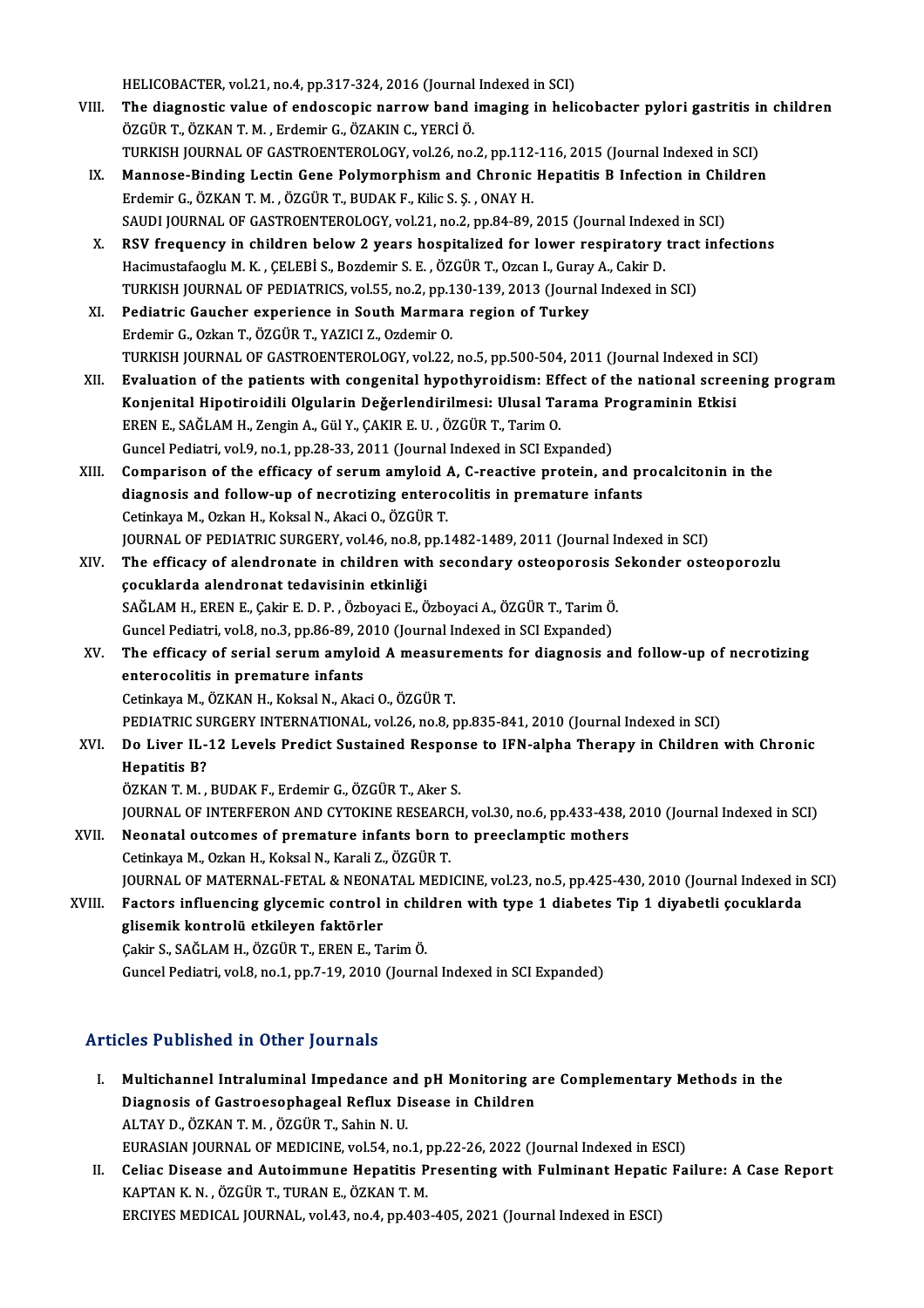- III. Insulin-Like Growth Factor-1 and Morbidities of Prematurity: Bronchopulmonary Dysplasia,<br>Retinenathy of Prematurity, Intreventuisular Hemerybege and Negratizing Entereselitie Insulin-Like Growth Factor-1 and Morbidities of Prematurity: Bronchopulmonary Dyspla<br>Retinopathy of Prematurity, Intraventricular Hemorrhage and Necrotizing Enterocolitis<br>RePUM B.A., Keksel N. ÖZKAN H. Cekin S.C., Vilmer G Retinopathy of Prematurity, Intraventricular Hemorrhage and Necrotizing Enterocolitis<br>DoRUM B.A., Koksal N., ÖZKAN H., Cakir S. C., Yilmaz C., ÖZGÜR T., BUDAK F. Retinopathy of Prematurity, Intraventricular Hemorrhage and Necrotizing Enterocolitis<br>DoRUM B. A. , Koksal N., ÖZKAN H., Cakir S. C. , Yilmaz C., ÖZGÜR T., BUDAK F.<br>GUNCEL PEDIATRI-JOURNAL OF CURRENT PEDIATRICS, vol.17, no
- IV. The Determination of Normal Percentages of Syncytiotrophoblastic Knots in Various Regions of GUNCEL PEDIATRI-JOURNAL OF CURRENT PEDIATH<br>The Determination of Normal Percentages of<br>Placenta: Where to Count the Syncytial Knots<br>Cisorswissklopy E. Ell INTE D. Tos E. Avsi L. Erdom CigercuigykkaruE.,FİLİNTED.,TozE.,Avci I.,ErdemB.,Eminli I.,ÖZGÜRT. TURKISH JOURNAL OF PATHOLOGY, vol.31, no.1, pp.1-8, 2015 (Journal Indexed in ESCI) Cigercuigykkaru E., FİLİNTE D., Toz E., Avci I., Erdem B., Eminli I., ÖZGÜR T.<br>TURKISH JOURNAL OF PATHOLOGY, vol.31, no.1, pp.1-8, 2015 (Journal Indexed in ESCI)<br>V. Evaluation of the Patients with Congenital Hypothyroidism
- EREN E., SAĞLAM H., Zengin A., Gul Y., ÇAKIR E. U. , ÖZGÜR T., TARIM Ö. F.<br>GUNCEL PEDIATRI-JOURNAL OF CURRENT PEDIATRICS, vol.9, no.1, pp.28-33, 2011 (Journal Indexed in ESCI) Evaluation of the Patients with Congenital Hypothyroidism: Effect of the National Screening Prog<br>EREN E., SAĞLAM H., Zengin A., Gul Y., ÇAKIR E. U. , ÖZGÜR T., TARIM Ö. F.<br>GUNCEL PEDIATRI-JOURNAL OF CURRENT PEDIATRICS, vol
- VI. The Efficacy of Alendronate in Children with Secondary Osteoporosis SAĞLAMH.,ERENE.,Cakir E.D.P. ,OzboyaciE.,OzboyaciA.,ÖZGÜRT.,TARIMÖ.F. The Efficacy of Alendronate in Children with Secondary Osteoporosis<br>SAĞLAM H., EREN E., Cakir E. D. P. , Ozboyaci E., Ozboyaci A., ÖZGÜR T., TARIM Ö. F.<br>GUNCEL PEDIATRI-JOURNAL OF CURRENT PEDIATRICS, vol.8, no.3, pp.86-89,
- VII. Factors Influencing Glycemic Control in Children with Type 1 Diabetes<br>Cakir S., SAĞLAM H., ÖZGÜR T., EREN E., TARIM Ö. F. GUNCEL PEDIATRI-JOURNAL OF CURRENT PEDIATR<br>Factors Influencing Glycemic Control in Childi<br>Cakir S., SAĞLAM H., ÖZGÜR T., EREN E., TARIM Ö. F.<br>CUNCEL PEDIATRI JOURNAL OF CURRENT PEDIATR Factors Influencing Glycemic Control in Children with Type 1 Diabetes<br>Cakir S., SAĞLAM H., ÖZGÜR T., EREN E., TARIM Ö. F.<br>GUNCEL PEDIATRI-JOURNAL OF CURRENT PEDIATRICS, vol.8, no.1, pp.7-19, 2010 (Journal Indexed in ESCI)<br>
- VIII. Clinical and Laboratory Characteristics of the Children with Diabetic Ketoacidosis<br>SAĞLAM H., EREN E., Cakir E. D., Yuce N., Yildiz N., Cakir S., ÖZGÜR T., Tanm O. GUNCEL PEDIATRI-JOURNAL OF CURRENT PEDIATRICS, vol.8, no.1, pp.7-19, 2<br>Clinical and Laboratory Characteristics of the Children with Diabetic<br>SAĞLAM H., EREN E., Cakir E. D. , Yuce N., Yildiz N., Cakir S., ÖZGÜR T., Tanm O. Clinical and Laboratory Characteristics of the Children with Diabetic Ketoacidosis<br>SAĞLAM H., EREN E., Cakir E. D. , Yuce N., Yildiz N., Cakir S., ÖZGÜR T., Tanm O.<br>GUNCEL PEDIATRI-JOURNAL OF CURRENT PEDIATRICS, vol.6, no. SAĞLAM H., EREN E., Cakir E. D., Yuce N., Yildiz N., Cakir S., ÖZGÜR T., Tanm O.<br>GUNCEL PEDIATRI-JOURNAL OF CURRENT PEDIATRICS, vol.6, no.3, pp.94-98, 2008 (Jc<br>IX. Talasemi Majorlü Vakalarda Endokrin Komplikasyonların Değe
- GUNCEL PEDIATRI-JOURNAL OF CURRENT PEDIATRICS, vol.6, no.3, pp.94-98, 200<br>Talasemi Majorlü Vakalarda Endokrin Komplikasyonların Değerlendirilr<br>BAYTAN B., SAĞLAM H., ERDÖL Ş., Aysun B., ÖZGÜR T., Ünsal G., MERAL GÜNEŞ A.<br>Cü Talasemi Majorlü Vakalarda Endokrin Komplikasyonların Değerlendirilmesi<br>BAYTAN B., SAĞLAM H., ERDÖL Ş., Aysun B., ÖZGÜR T., Ünsal G., MERAL GÜNEŞ A.<br>Güncel Pediatri, no.6, pp.58-65, 2008 (Other Refereed National Journals)

## Refereed Congress / Symposium Publications in Proceedings

efereed Congress / Symposium Publications in Proceedings<br>I. Çölyak Tanılı Hastalarımızın Karaciğer Enzim Düzeylerinin Tanı Sırasında, Diyet Öncesi ve Sonrası<br>Retrespektif Değerlendirmesi reta dengress 7 symposit<br>Çölyak Tanılı Hastalarımızın K<br>Retrospektif Değerlendirmesi<br>FROVUTANİ ARSOV HA ÖZCÜ Çölyak Tanılı Hastalarımızın Karaciğer Enzim Düzeylerinin Tanı Sırasında, Diyet Öncesi ve Sonr:<br>Retrospektif Değerlendirmesi<br>EROKUTAN İ., ARSOY H. A. , ÖZGÜR T., TURAN E., KAPTAN BEZCİ N., TAYFUN ŞENTÜRK E., KAPTAN BEZCİ N Retrospekti<br>EROKUTAN İ<br>ÖZKAN T. M.<br>19. Ulucal Ul EROKUTAN İ., ARSOY H. A. , ÖZGÜR T., TURAN E., KAPTAN BEZCİ N., TAYFUN<br>ÖZKAN T. M.<br>18. Ulusal Uludağ Pediatri Kış Kongresi, Bursa, Turkey, 13 - 16 March 2022<br>Kolostar ve Alut Konasiğan Yetmerliği Kliniği ile Bosuunan Calak ÖZKAN T. M.<br>18. Ulusal Uludağ Pediatri Kış Kongresi, Bursa, Turkey, 13 - 16 March 2022<br>II. Kolestaz ve Akut Karaciğer Yetmezliği Kliniği ile Başvuran Galaktozemi Tanısı Alan Olgu Sunumu

- 18. Ulusal Uludağ Pediatri Kış Kongresi, Bursa, Turkey, 13 16 March 2022<br>Kolestaz ve Akut Karaciğer Yetmezliği Kliniği ile Başvuran Galaktozemi Tanısı Alan Olgu Sunumu<br>USTA A., TURAN E., ARSOY H. A. , TAYFUN ŞENTÜRK E., Ko<br>US<br>M. USTA A., TURAN E., ARSOY H. A. , TAYFUN ŞENTÜRK E., ERDÖL Ş., AKBE<br>M.<br>18. Ulusal Uludağ Pediatri Kış Kongresi, Bursa, Turkey, 13 March 2022<br>Fozinofilik Özofajit Tapılı Olsuların Doğarlandirilmesi
- M.<br>18. Ulusal Uludağ Pediatri Kış Kongresi, Bursa, Turkey, 13 March 2022<br>III. Eozinofilik Özofajit Tanılı Olguların Değerlendirilmesi
- ÇEKİÇŞ.,ÖZGÜRT.,OTUZBİRH.A. ,ÇİÇEKF.,KARALIY.,CANITEZ Y.,ÖZKANT.M. ,SAPANN. 16. Uludağ Pediatri Kış Kongresi, Turkey, 8 - 11 March 2020
- IV. Crohn Hastaliği Benzeri Semptomlarla Başvuran Perfore Akut Apandisit: Olgu Sunumu. 16. Uludağ Pediatri Kış Kongresi, Turkey, 8 - 11 March 2020<br>Crohn Hastaliği Benzeri Semptomlarla Başvuran Perfore Akut<br>In E., Yörük G., Özgür T., Kaptan K., Özkan T. M. , Parlak A., Kırıştıoğlu İ.<br>15 Uludağ Pediatri Kış ka Crohn Hastaliği Benzeri Semptomlarla Başvuran Perfore Aki<br>In E., Yörük G., Özgür T., Kaptan K., Özkan T. M. , Parlak A., Kırıştıoğlu<br>15.Uludağ Pediatri Kış kongresi, Bursa, Turkey, 10 - 13 March 2019<br>İngülin Penzeri büyüme
- 15. Uludağ Pediatri Kış kongresi, Bursa, Turkey, 10 13 March 2019<br>V. İnsülin Benzeri büyüme faktörü 1, prematüre morbiditeleri 15.Uludağ Pediatri Kış kongresi, Bursa, Turkey, 10 - 13 March 2019<br>İnsülin Benzeri büyüme faktörü 1, prematüre morbiditeleri<br>DORUM B. A. , KÖKSAL F. N. , ÖZKAN H., ÇAKIR S. Ç. , YILMAZ C. C. , BUDAK F., ÖZGÜR T.<br>54 , Türk İnsülin Benzeri büyüme faktörü 1, prematüre morbiditeler<br>DORUM B. A. , KÖKSAL F. N. , ÖZKAN H., ÇAKIR S. Ç. , YILMAZ C. C. ,<br>54 . Türk Pediatri Kongresi, Girne, Cyprus (Kktc), 6 - 09 May 2018<br>Hunophilinuphinemia and Chelst DORUM B. A., KÖKSAL F. N., ÖZKAN H., ÇAKIR S. Ç., YILMAZ C. C., BUDAK F., ÖZG<br>54 . Türk Pediatri Kongresi, Girne, Cyprus (Kktc), 6 - 09 May 2018<br>VI. Hyperbilirunbinemia and Cholstasis Due tı Congenital Hypopituitarism<br>ALTA
- 54 . Türk Pediatri Kongresi, Girne, Cyprus (Kktc), 6 09 May 2018<br>Hyperbilirunbinemia and Cholstasis Due ti Congenital Hyp<br>ALTAY D., EREN E., ÖZKAN T. M. , ÖZGÜR T., TARIM Ö. F.<br>15. International Pituitary Congress, 29 VI. Hyperbilirunbinemia and Cholstasis Due ti Congenital Hypopituitarism ALTAY D., EREN E., ÖZKAN T. M. , ÖZGÜR T., TARIM Ö. F.<br>15. International Pituitary Congress, 29 - 31 March 2017<br>VII. Yüksek Molekül Ağırlıklı Heparinin İndüklediği Non-Nekrotik Deri Lezyonu: Bir Olgu Su<br>CANITEZ V. KARA
- 15. International Pituitary Congress, 29 31 March 2017<br>Yüksek Molekül Ağırlıklı Heparinin İndüklediği Non-Nekrotik Deri Lezyonu: B<br>CANITEZ Y., KARALI Y., ÇEKİÇ Ş., ÖZGÜR T., ŞAHİN Ü., YAVUZ G., ÖZKAN T. M. , SAPAN N.<br>12. Yüksek Molekül Ağırlıklı Heparinin İndüklediği Non-Nekrotik Deri Lezyonu: 1<br>CANITEZ Y., KARALI Y., ÇEKİÇ Ş., ÖZGÜR T., ŞAHİN Ü., YAVUZ G., ÖZKAN T. M. , SAPAN N<br>12. ULUSLARARASI KATILIMLI ÇOCUK ALERJİ VE ASTIM KONGRESİ, 23